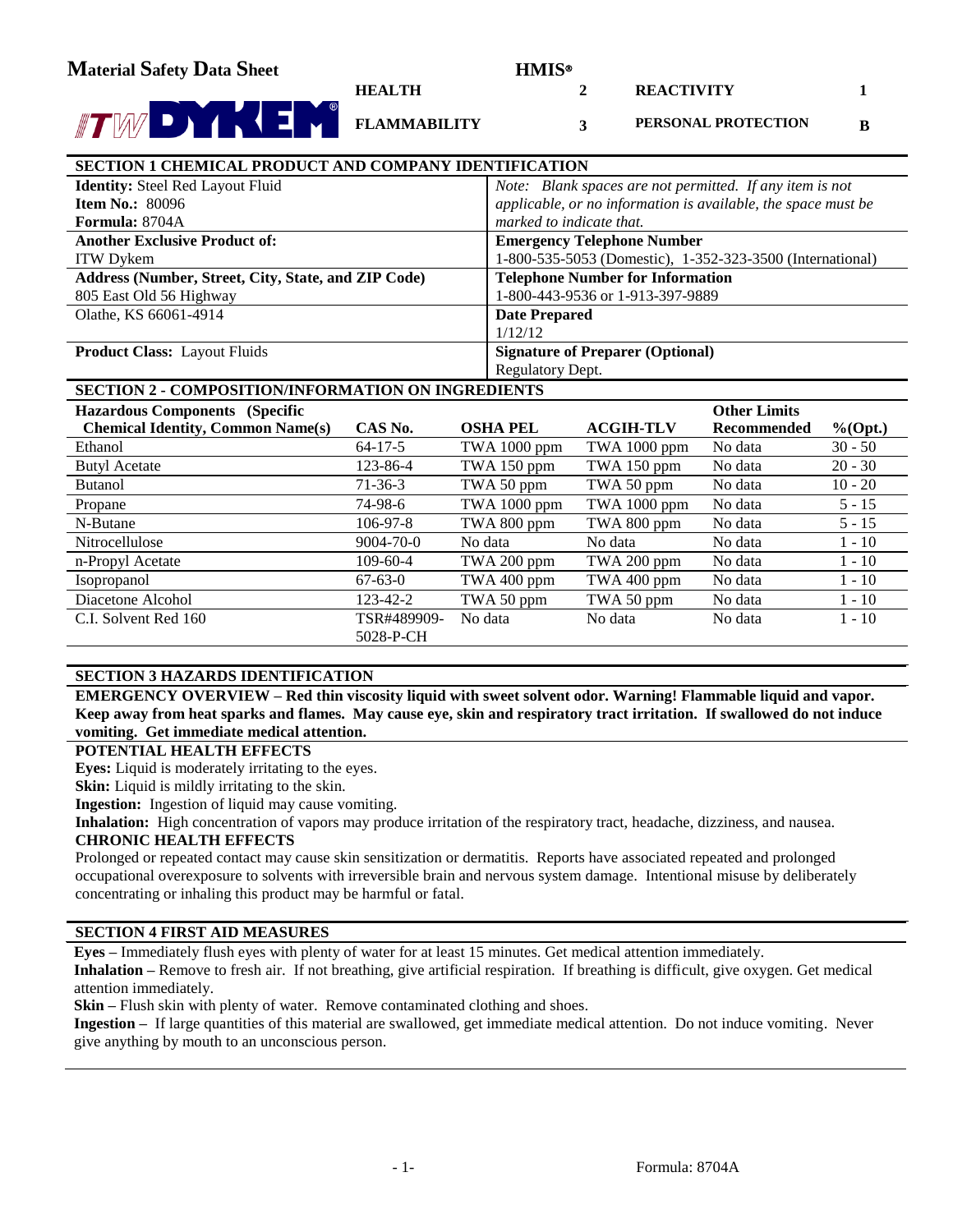| <b>SECTION 5 FIRE FIGHTING MEASURES</b>                                     |                         |      |      |  |  |  |
|-----------------------------------------------------------------------------|-------------------------|------|------|--|--|--|
| <b>Flash Point (Method Used)</b>                                            | <b>Flammable Limits</b> | LEL  | UEL  |  |  |  |
| $-156^{\circ}$ F (Propellant)                                               |                         | 1.40 | 19.0 |  |  |  |
| Product has a flash point of $53^{\circ}$ F                                 |                         |      |      |  |  |  |
| $\Gamma$ and a contribution of $\Lambda$ $\Gamma$ and $\Gamma$ and $\Gamma$ |                         |      |      |  |  |  |

### **Extinguishing Media -**

Use water fog, foam, dry chemical or CO2. Use water spray to cool fire-exposed containers and to protect personnel.

## **Special Fire Fighting Procedures -**

Keep containers cool and vapors down with water spray. Prevent spill from entering drains, sewers, streams or other bodies of water. If run-off occurs, notify proper authorities. Do not enter confined fire space without full bunker gear (helmet with face shield, bunker coats, gloves and rubber boots), including a positive pressure NIOSH approved self-contained breathing apparatus.

**Unusual Fire and Explosion Hazards –** Vapors are heavier than air and may travel along ground, or be moved by ventilation and be ignited by ignition source.

## **SECTION 6 ACCIDENTAL RELEASE MEASURES**

**SMALL SPILL:** Absorb liquid with non-combustible floor absorbent and place in non-leaking container; seal properly and dispose of properly in compliance with federal, state, and local regulations.

LARGE SPILL: Evacuate area of unprotected personnel. Eliminate all ignition sources. Stop spill at source if safe to do so. Handling equipment must be grounded to prevent sparking. Prevent spill from entering drains, sewers, streams or other bodies of water. If run-off occurs, notify proper authorities. Pump or vacuum transfer spilled product to clean containers for recovery. Absorb unrecoverable product. Transfer contaminated absorbent, soil and other materials to containers for disposal. Dispose of properly in compliance with federal, state, and local regulations.

## **SECTION 7 HANDLING AND STORAGE**

**HANDLING:** Empty containers retain residue (liquid and/or vapor) and can be dangerous. Do not pressurize, cut, weld, braze, solder, drill, grind, or expose such containers to heat, sparks, flames, static electricity, or other sources of ignition. Many hot organic chemical vapors or mists are susceptible to sudden spontaneous combustion when mixed with air. Ignition may occur at temperatures below those published in the literature as "autoignition" or ignition temperatures. Ignition temperatures decrease with increasing vapor volume and vapor volume and vapor/air contact time, and are influenced by pressure changes. Ignition of organic chemical vapors may occur at typical elevated-temperature process conditions, especially in processes operating under vacuum if subjected to sudden ingress of air, or outside process equipment operating under elevated pressure if sudden escape of vapors or mists to the atmosphere occurs. Any proposed use of this product in elevated-temperature processes should be thoroughly evaluated to assure that safe operating conditions are established and maintained.

#### **STORAGE:**

Contents under pressure. Keep away from heat, sparks and open flames. Keep out of reach of children. Keep container tightly sealed when not in use. Store in cool, well-ventilated place away from incompatible materials.

# **SECTION 8 EXPOSURE CONTROLS/PERSONAL PROTECTION**

## **Respiratory Protection (Specify Type) –**

Not usually necessary. Use with adequate ventilation. Use NIOSH/MSHA approved respirator if PELs or TLVs are exceeded.

| <b>Engineering</b>                                                      | <b>Local Exhaust</b>        | Not usually needed |                                                                    | <b>Special</b>                                                                               |  | None |
|-------------------------------------------------------------------------|-----------------------------|--------------------|--------------------------------------------------------------------|----------------------------------------------------------------------------------------------|--|------|
| <b>Controls</b>                                                         | <b>Mechanical (General)</b> | Yes                |                                                                    | <b>Other</b>                                                                                 |  | None |
| <b>Protective Gloves</b> – Chemical resistant gloves if skin contact is |                             |                    | <b>Eye Protection</b> – Not normally required if used as intended. |                                                                                              |  |      |
| possible (consult your safety equipment supplier).                      |                             |                    |                                                                    | Wear chemical splash goggles in compliance with OSHA<br>regulation if splashing is possible. |  |      |
|                                                                         |                             |                    |                                                                    |                                                                                              |  |      |

## **Other Protective Clothing or Equipment -**

Not usually necessary. For bulk material, if direct contact is possible, wear apron, boots, face shield, etc. as needed.

### **Work/Hygienic Practices -**

Follow label instructions. Wash hands after use and before eating, drinking, smoking, using restrooms, etc.

# **SECTION 9 PHYSICAL AND CHEMICAL**

#### **PROPERTIES Boiling Point** 170°F- 257°F **Specific Gravity (** $H_2O = 1$ **)**  @70o F 0.85 **Vapor Pressure (mm-Hg @ 70o F)** No Data **Melting Point** No Data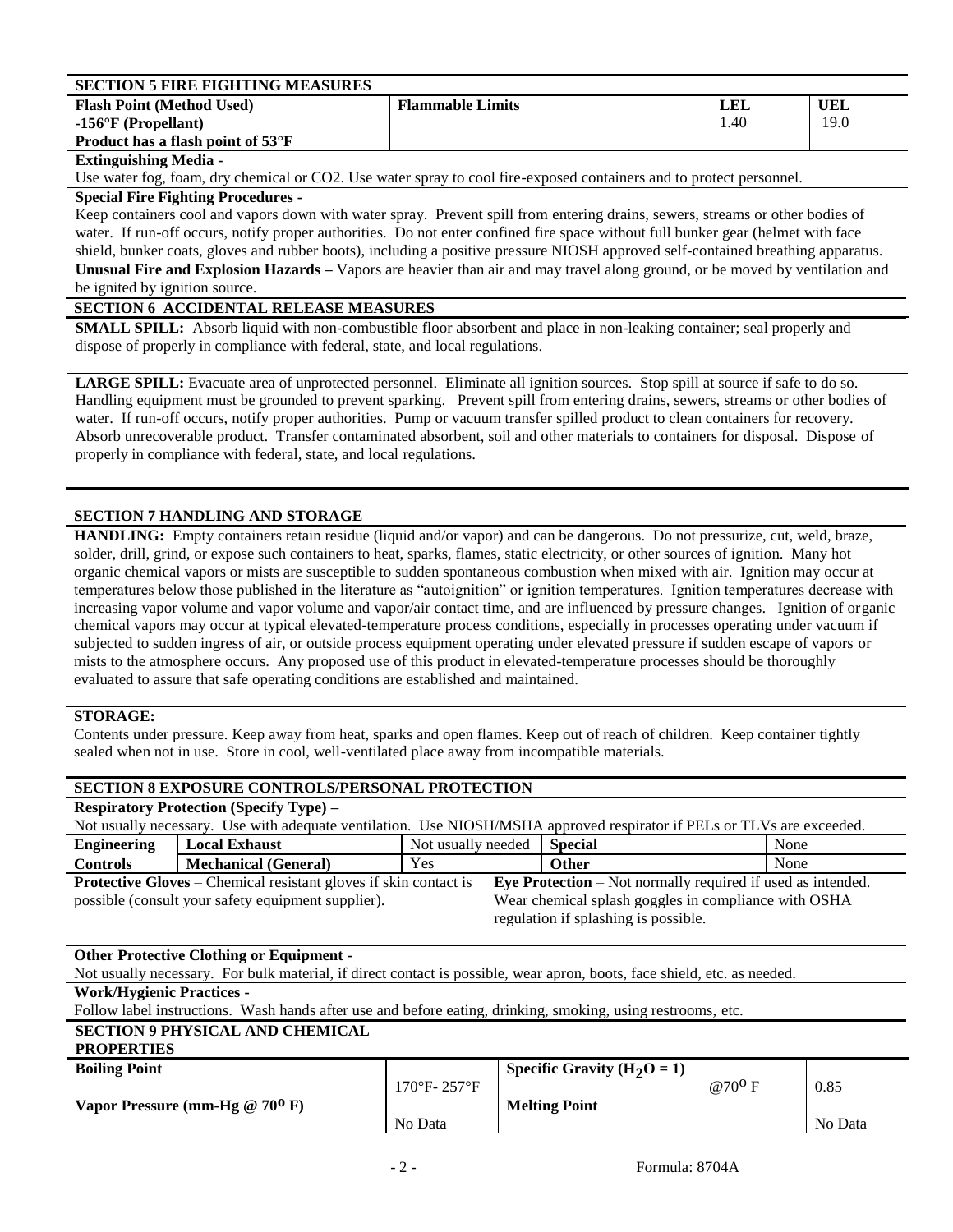| Vapor Density $(AIR = 1)$  | Greater than<br>one $(1)$ | Evaporation Rate (Butyl Acetate $= 1$ ) | Greater than |
|----------------------------|---------------------------|-----------------------------------------|--------------|
|                            |                           |                                         |              |
| <b>Solubility in Water</b> | Negligible                | pH                                      | No Data      |

**Appearance and Odor –** Red thin viscosity liquid with sweet solvent odor.

| VOC: This product contains 797 grams per liter or 93.89% by weight VOC's. |                  |                 |                                                                                         |                       |  |  |  |
|---------------------------------------------------------------------------|------------------|-----------------|-----------------------------------------------------------------------------------------|-----------------------|--|--|--|
| <b>SECTION 10 STABILITY AND REACTIVITY</b>                                |                  |                 |                                                                                         |                       |  |  |  |
| <b>Chemical</b>                                                           | <b>Unstable</b>  |                 | <b>Conditions to Avoid – None known.</b>                                                |                       |  |  |  |
| <b>Stability</b>                                                          | <b>Stable</b>    | X               |                                                                                         |                       |  |  |  |
| <b>Incompatibility (Materials to Avoid) -</b>                             |                  |                 |                                                                                         |                       |  |  |  |
|                                                                           |                  |                 | Strong oxidizing and reducing agents, strong alkalies and strong acids.                 |                       |  |  |  |
| <b>Hazardous Decomposition or Byproducts -</b>                            |                  |                 |                                                                                         |                       |  |  |  |
|                                                                           |                  |                 | Carbon dioxide, carbon monoxide, smoke, soot and various organic oxidation by-products. |                       |  |  |  |
| <b>Hazardous</b>                                                          | <b>May Occur</b> |                 | <b>Conditions to Avoid - No data</b>                                                    |                       |  |  |  |
| Polymerization                                                            | <b>Will Not</b>  | X               |                                                                                         |                       |  |  |  |
|                                                                           | <b>Occur</b>     |                 |                                                                                         |                       |  |  |  |
| SECTION 11 TOXICOLOGICAL INFORMATION                                      |                  |                 |                                                                                         |                       |  |  |  |
|                                                                           |                  | Oral LD50 (Rat) | Dermal LD50 (Rabbit)                                                                    | Inhalation LC50 (Rat) |  |  |  |
| Ethanol                                                                   | $7060$ mg/kg     |                 | No data                                                                                 | 20000 ppm/10H         |  |  |  |
| <b>Butyl Acetate</b>                                                      | $14$ g/kg        |                 | No data                                                                                 | No data               |  |  |  |
| <b>Butanol</b>                                                            | $2500$ mg/kg     |                 | Slight                                                                                  | $>8000$ ppm/4H        |  |  |  |
| Nitrocellulose                                                            | $>5000$ mg/kg    |                 | No data                                                                                 | No data               |  |  |  |
| <i>Isopropanol</i>                                                        | 5045 mg/kg       |                 | No data                                                                                 | No data               |  |  |  |

Please refer to Section 3 for available information on potential health effects.

#### **SECTION 12 ECOLOGICAL INFORMATION**

No specific ecological data are available for this product. Please refer to Section 6 for information regarding accidental releases and Section 15 for regulatory reporting information.

# **SECTION 13 DISPOSAL CONSIDERATIONS**

Dispose of in accordance with all applicable local, state and federal regulations.

| <b>SECTION 14 TRANSPORT INFORMATION</b> (Not meant to be all inclusive) |                                         |  |  |  |  |  |
|-------------------------------------------------------------------------|-----------------------------------------|--|--|--|--|--|
| Domestic Highway (Containers < 1 Quart are ORM-D)                       | <b>Domestic Air Shipments: Varies</b>   |  |  |  |  |  |
| <b>Proper Shipping Name: No Data</b>                                    | <b>Proper Shipping Name:</b> No data    |  |  |  |  |  |
| <b>Hazard Class/Subsidiary Hazard:</b>                                  | Hazard Class/Subsidiary Hazard: No data |  |  |  |  |  |
| <b>Consumer Commodity ORM-D</b>                                         |                                         |  |  |  |  |  |
| <b>UN/NA No.:</b> No Data                                               | <b>UN/NA No.:</b> No data               |  |  |  |  |  |
| <b>Packing Group: No Data</b>                                           | Packing Group: No data                  |  |  |  |  |  |
| Label Required: No Data                                                 | Label Required: No data                 |  |  |  |  |  |
|                                                                         |                                         |  |  |  |  |  |

# **SECTION 15 REGULATORY INFORMATION** (Not meant to be all inclusive - selected regulations represented) **U.S. FEDERAL REGULATIONS:**

| <b>TSCA:</b> Components of this product are listed on the TSCA inventory.                 |      |                         |                        |  |  |  |
|-------------------------------------------------------------------------------------------|------|-------------------------|------------------------|--|--|--|
| <b>Carcinogenicity:</b>                                                                   | NTP? | <b>IARC Monographs?</b> | <b>OSHA</b> Regulated? |  |  |  |
|                                                                                           | No   | No                      | No                     |  |  |  |
| <b>OSHA:</b> Hazardous by definition of Hazard Communication Standard (29 CFR 1910.1200). |      |                         |                        |  |  |  |

**SECTION 313:** This product contains toxic chemicals (Solvent Red 160 as Chromium III compound CAS # 7440-47-3), and Butanol(71-36-3) at levels, which require reporting under the statue.

#### **STATE REGULATIONS:**

**CALIFORNIA PROPOSITION 65:** This product is not known to contain any material listed under California's Proposition 65.

#### **SECTION 16 OTHER INFORMATION**